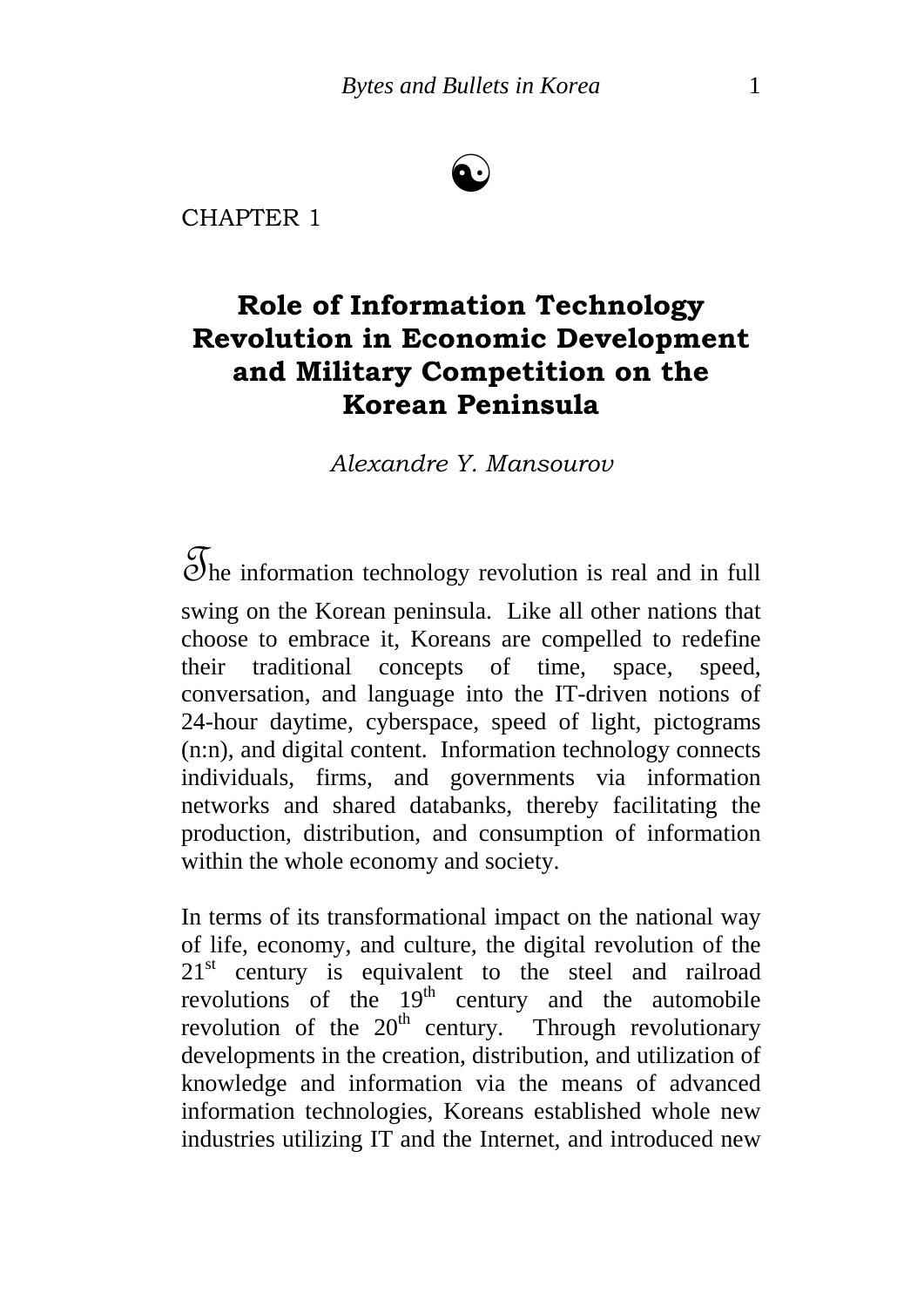ways of doing business in the traditional sectors of economy. They transformed the production cycle "from brawn to brain" and the distribution cycle "from paper trail to click-and-go." The digital revolution accelerated technological innovation, reduced product cycles, increased investment risks, and multiplied returns. The IT revolution raised Korea's economic competitiveness by facilitating better knowledge of one's customers, suppliers, competitors, and technologies; by cutting the production costs, distribution costs, administrative and overhead expenses; as well as by increasing the productivity of the Korean workforce and profitability of Korean companies.

The new digital economic environment also poses new problems in socio-economic development, including the enormous impact of a growing digital divide on social equity and international competitiveness, sets new tasks for Korean governments, and calls for a new IT industrial policy to transform the Korean peninsula into a global leader -- e-Korea.

Without doubt, both Koreas see ICT as a core element of domestic developmental strategy, as a major source of foreign exchange earnings and, in strategic terms, as a source of national power and competitive economic advantage, as well as a prerequisite for extending the organizational and extractive capacities of the state. In addition, the South uses ICT as a force multiplier in the network-centric warfare of the information age and as a vehicle for empowering the civil society and promoting democracy and social justice in the age of globalization.

#### **South Korea's Digital Juggernaut**

Over the past forty years, Korea has successfully modernized and industrialized its economy, which resulted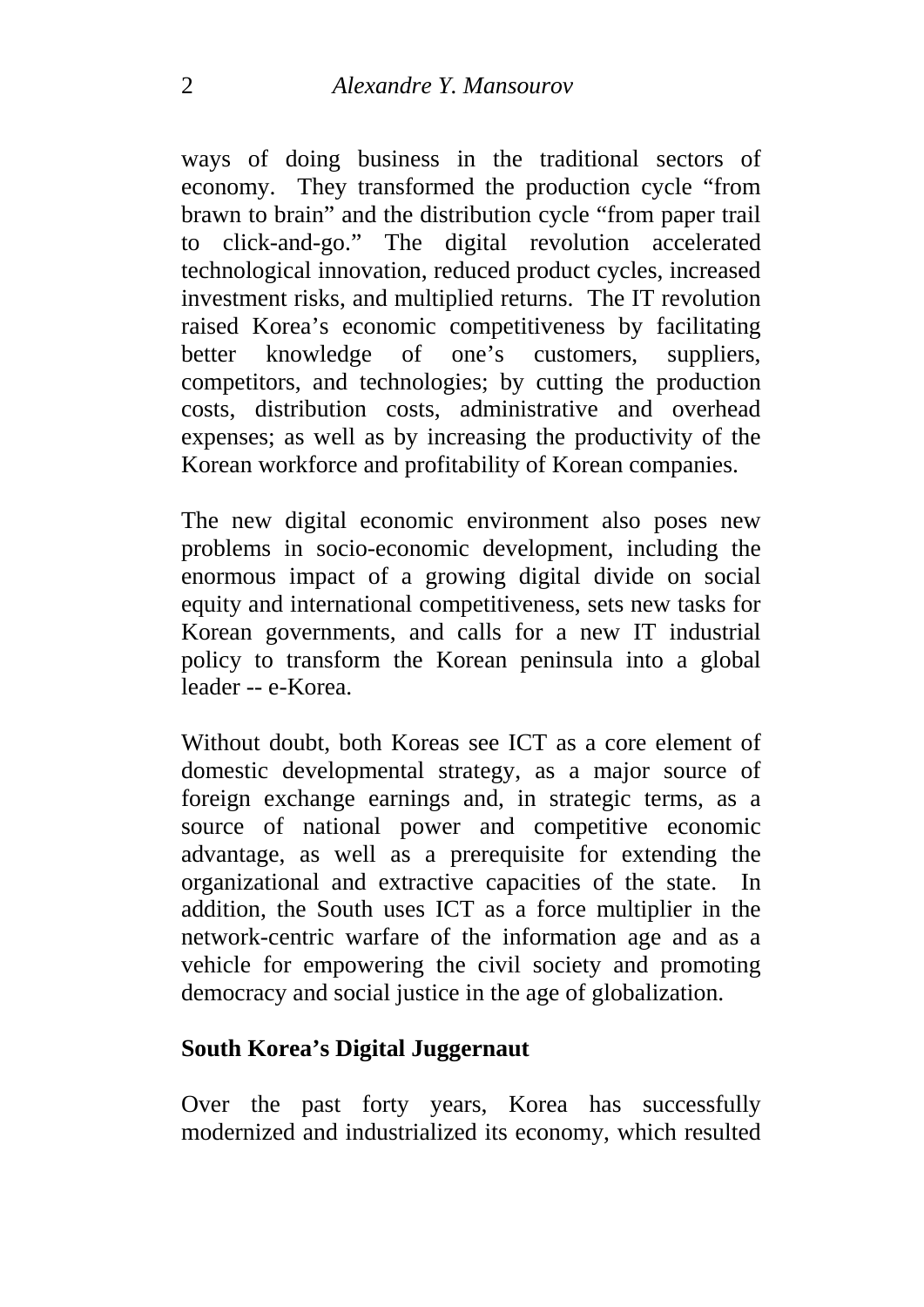in an unprecedented increase in the per capita income from US\$ 82 in 1961 to over US\$ 10,000 in 2001. Until the mid-1990s, Korea's accelerated economic growth was driven by traditional manufacturing industries such as shipbuilding, chemical, and automobile industries. However, with the advance of the knowledge-based economy in the late 1990s, the information technology sector has been playing an increasingly significant role in the formation of added economic value and in contributing to sustainable economic growth.

Over the past decade, the IT industry grew three times faster than the ROK GNP as a whole. In 2000, the IT industry contributed 50.5 percent to the ROK GNP growth, and 29.7 percent to the ROK exports. In 2000, Korean IT industry exported US\$ 51.2 billion worth of goods and services, and IT trade surplus reached US\$ 52 billion over the past four years (or 61.7% of the ROK's total trade surplus, which was US\$ 84 billion, for the same period). The development of the IT industry brought on the market revolutionary new products ranging from CDMA-based mobile telephone handsets (US\$ 10.2B in exports in 2000), to PCs (US\$ 2.8B in exports in 2000), to TFT LCDs (US\$ 3.17B in exports in 2000), to DRAM semiconductor chips (US\$ 26B in exports in 2000). It opened the way for new telecommunication services, including wireless phones (26.82M subscribers in 2000) and broadband Internet (10M subscribers in 2002). It facilitated the development of the software industry and gave rise to the "Teheran Valley" in Seoul (the official incubator of IT Korea, where there are 1,500 registered IT companies), as well as "software centers" and "soft towns" in the periphery.

Furthermore, the rapid expansion of IT industry resulted in diverse spill-over effects, such as activating wired and wireless e-commerce (B2B, B2C, G2B, and G4C),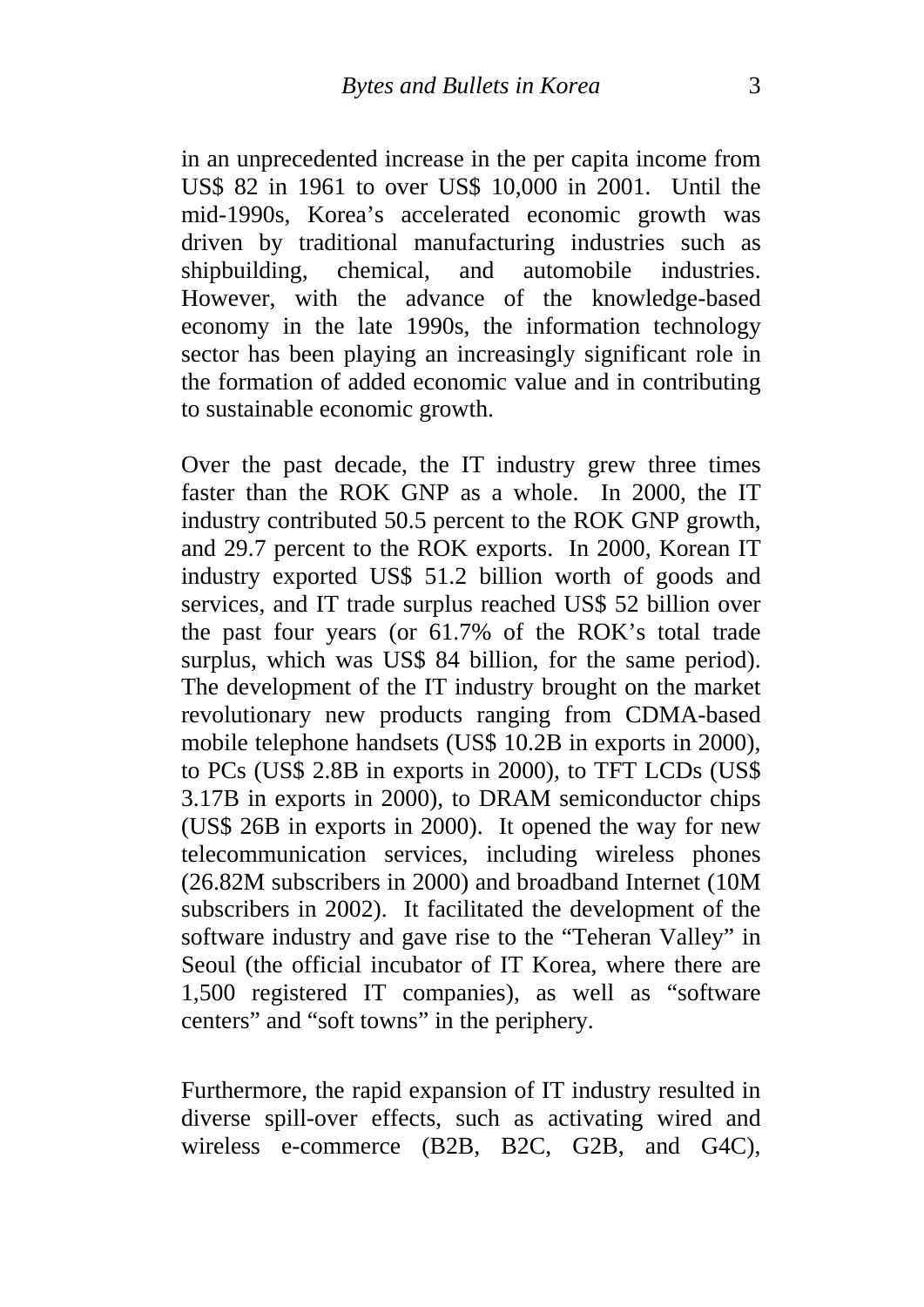digitalizing contents industry (by providing superior multimedia contents such as VOD, or video on demand), and changing distribution channels. Finally, the digital revolution changes the customary lifestyles of the Korean public through the rapid spread of the "PC rooms" (23.5K) and Internet Game cafes (10M subscribers and 100K simultaneous connectors to the game Lineage, for instance), the SMS-driven "thumb talking" (64M SMS messages per a day), the "cyber apartments" (more than half of all Korean households are connected to the broadband Internet), PDAs, mobile commerce, including "mobile wallet service" and "e-payment," the HDTV service (1M by 2005) and 3DTV service, and public wireless LAN service. In sum, the shock wave of digital technology swept Korea off its feet, Koreans fell in love with IT and whole-heartedly embraced the "digital miracle."

What accounts for such a spectacular success in the evolution of new economy and digital society in Korea? The consensus opinion among conference participants was that, first and foremost, it is the ROK government industrial policy aimed at promoting the digital economy through the creation and expansion of connectivity, capacity, and content. In particular, the ROK government built the national backbone, subsidized the upgrading of the telecommunication infrastructure "from giga bps to tera bps" nationwide, and set up data backup centers for four major national information systems, including resident registration. It spent over one billion U.S. dollars to develop human capacity, i.e., IT skills among over ten million Korean citizens, especially in the military service, public education and health care, as well as government administration. The government took a leading role in the R&D of five key IT technologies, including  $4^{\text{th}}$  generation mobile communications, high-speed fiber-optic subscriber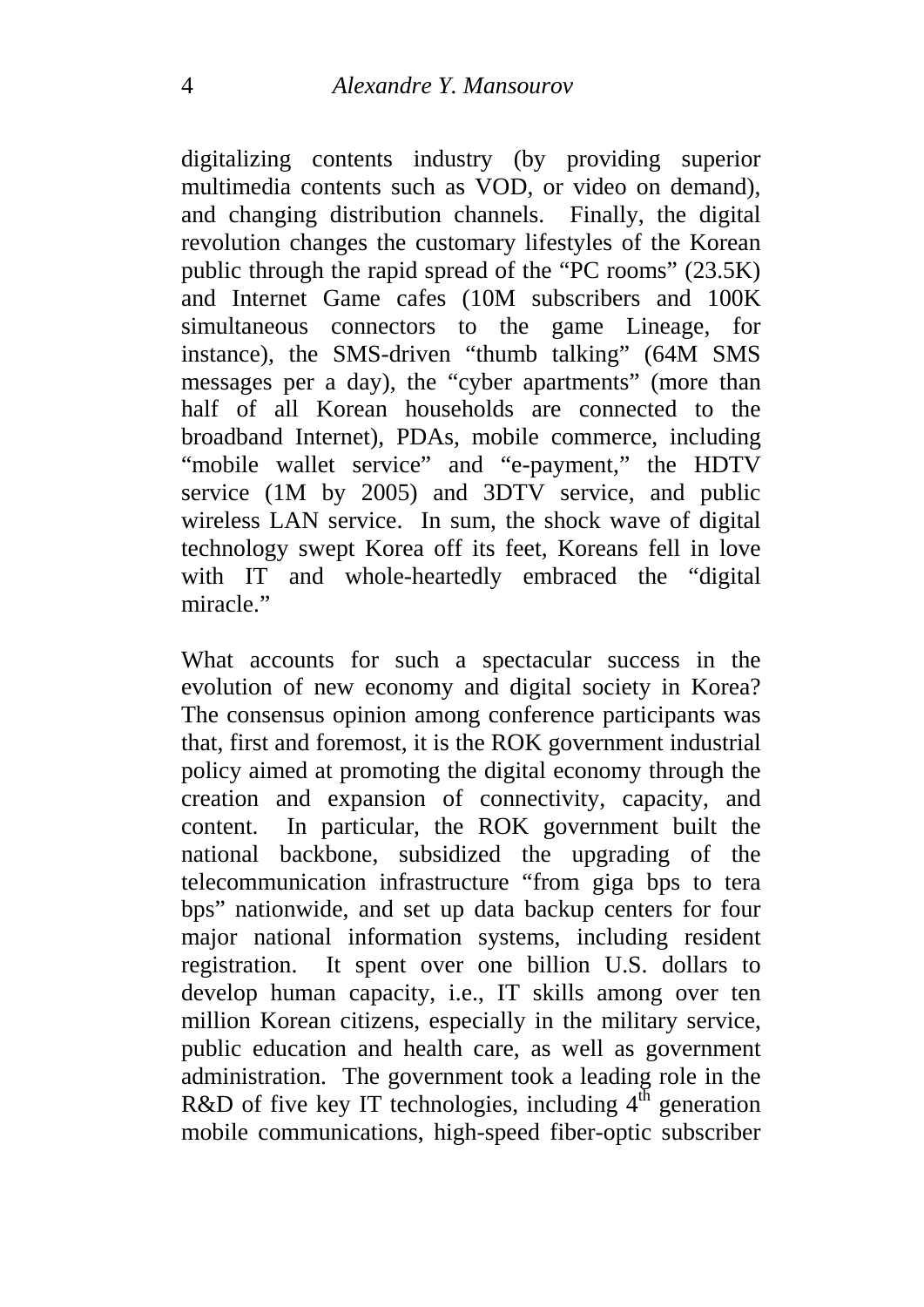networks, SmarTV, next generation servers, and next generation data security systems. Also, the government invests heavily in emerging technologies and new IT/BT/NT startups and venture funds designed to integrate IT and next-generation industries such as biotechnology (for instance, bio-chip) and nanotechnology (for instance, pyroelectric nano-devices). Further, it provided critical technical assistance to small and medium enterprises with IT planning and deployment through its "small corporation network program" for three million SMEs. Finally, the government promoted market competition in the IT industry through market liberalization and privatization of Korea Telecom; it established a "digital government" by completing eleven essential tasks of the electronic government and subsidizing civil service, innovation service, and government integrated procurement service; and it created a reliable legal framework enabling the commercial success of digital economy by facilitating online document exchange, legalizing electronic signatures and e-payments, establishing security and authentication protocols and enforcement mechanisms, and ensuring privacy protection.

What are the challenges facing the IT industry in Korea today? It is highly dependent on imports of core components and raw materials. Korean IT companies spend a high proportion of their revenues on foreign license fees. Domestic demand is, by and large, saturated. Korea is heavily dependent on exports to specific regions, primarily North America and China. Can the Korean private sector overcome these challenges? The answer is positive because Korea has a highly skilled work force, well-developed front-end industries, tremendous know-how in mass production technology, and prompt decisionmaking regarding investment in high-tech.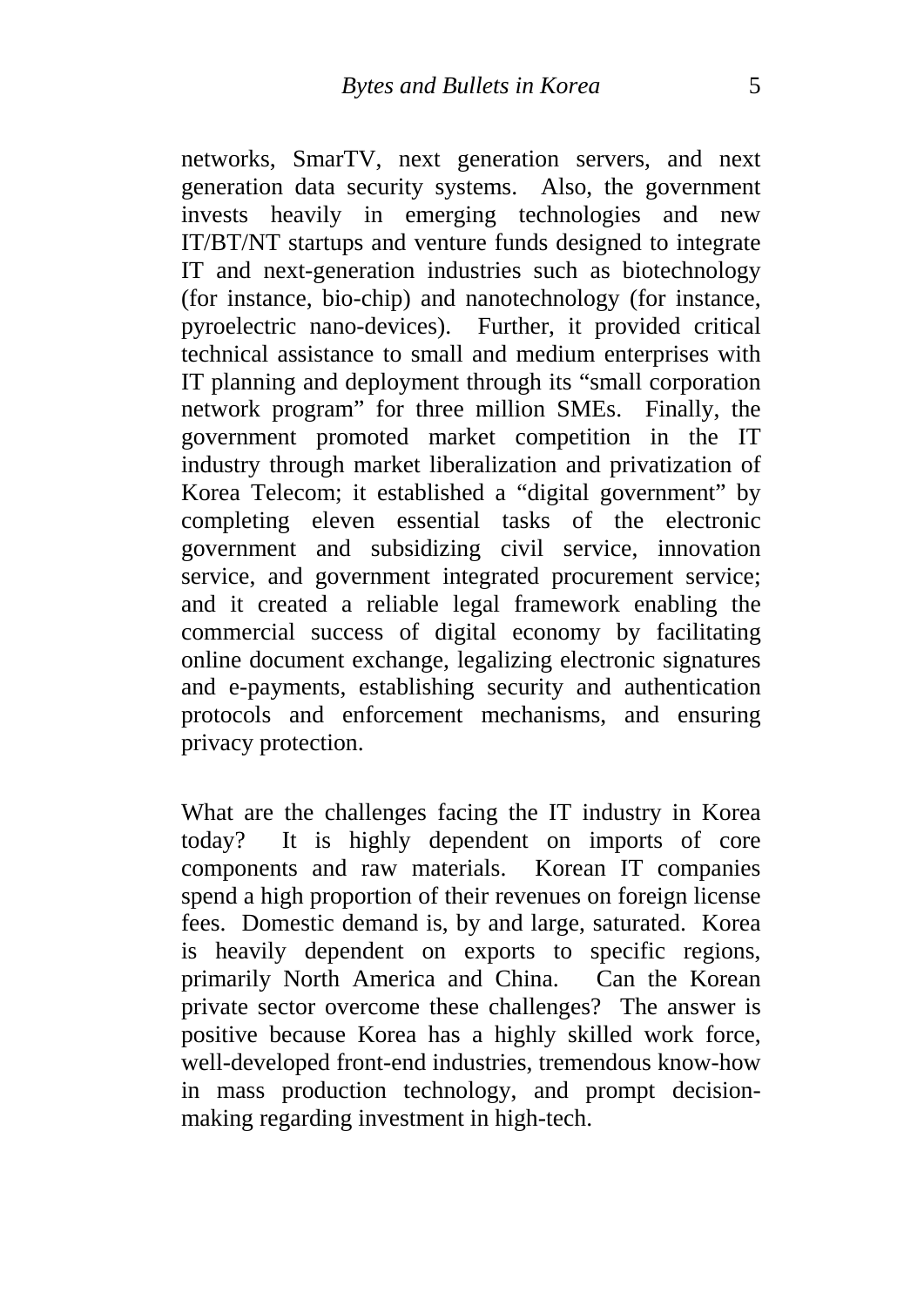What are the "soft issues" facing the ROK government in managing the digital revolution? The fundamental task is to bridge the emerging digital divide and promote social equity between "the digitally rich and poor" through IT literacy and training programs for low-income men and women, the elderly, and the disabled at community IT access centers and public institutions. The government will have to promote both English and Chinese literacy as a way of ensuring public access to the World Wide Web. At last, digital revolution raises new issues and contributes to further democratization of the ROK political system and globalization of the ROK society.

#### **North Korea's IT Dreams and Realities**

The North Korean government launched the construction of a modern telecommunications sector more than half a century ago. But, at present, the DPRK's telephone, telegraph, telex, photo-telegraph, railroad, and radio relay communication networks are largely equipped with obsolete Soviet and Chinese-made equipment of the 1950s-1960s vintage, which exhausted its life warranties and resource potential and functions on a whim and a prayer. The sector is deprived of any new government financing and is faced with unreliable electricity supply and severe deficits in modern equipment, spare parts, elementary components, and raw materials. The existing DPRK telecommunication networks are highly unreliable and inaccurate, inefficient, cost-insensitive, labor extensive, consumer-ignorant, underdeveloped, function erratically, and frequently break down. There is no nationwide unified telecommunications network with duplicate and mutually interchangeable components for emergencies in the North.

The North Korean telecommunication sector was designed and built for governmental and industrial use, and does not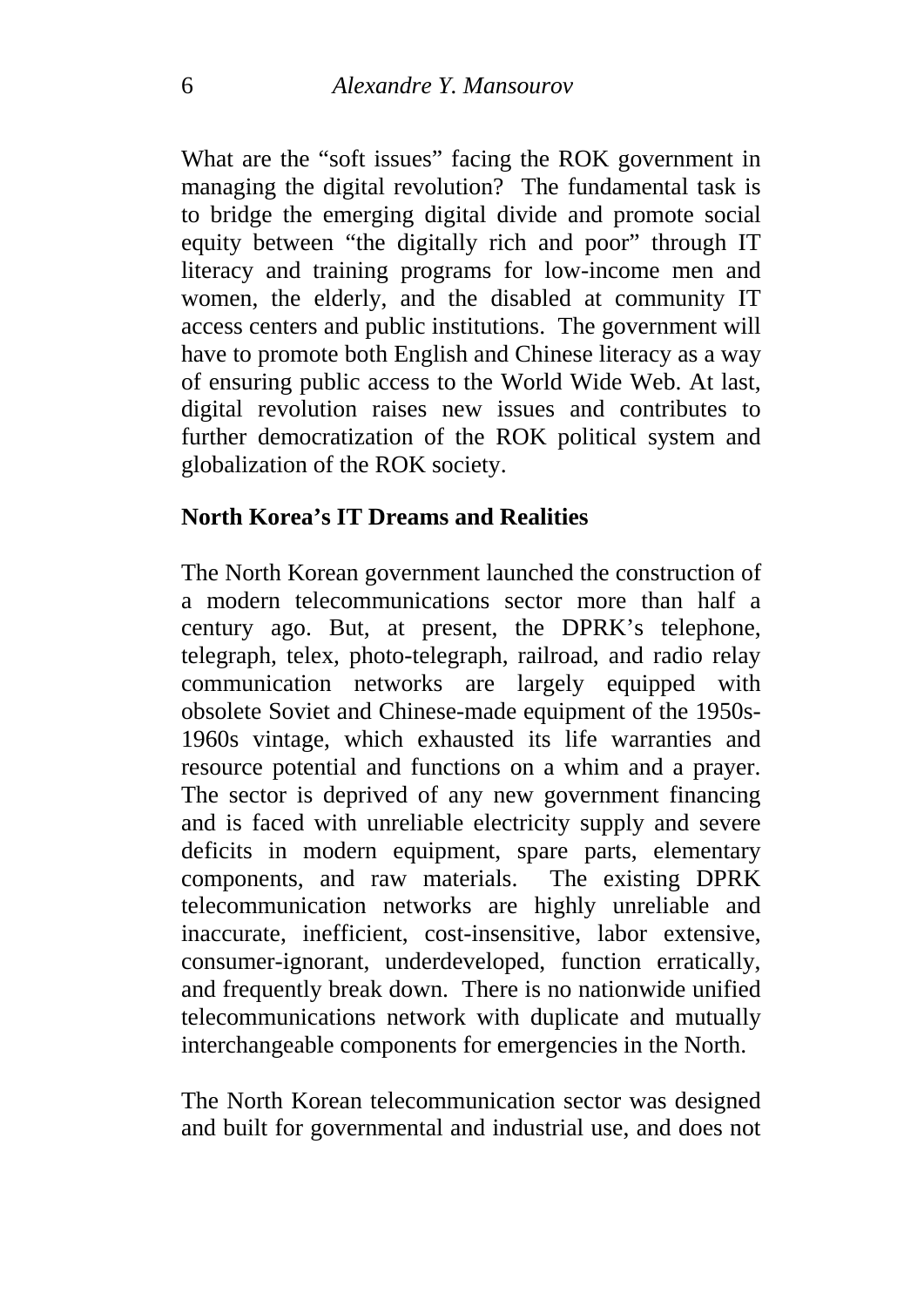need the consumer for the industry's survival and development. Its primary purpose, especially its content components like radio- and television-broadcasting services, is to serve the interests of Kim's ruling clan and the Workers' Party of Korea, by covering the entire country with a comprehensive spider web of ideological and political propaganda aimed at brainwashing people in every corner of the DPRK. Organizational uncertainties in terms of the subordination of various elements of the telecommunication infrastructure and constant bureaucratic turf battles for pre-eminence and control in the sector, as well as frequent bureaucratic infighting for access to limited and costly telecommunication facilities make the tasks of guidance, supervision, coordination, and administration of telecommunications policies even more difficult to achieve.

On a brighter side, one cannot ignore the fact that despite all the problems facing the telecommunications sector, an ordinary North Korean peasant living in every one out of three remote villages still can make a telephone call to Pyongyang, even though the call is low quality and has delayed connection and frequent interruptions. Every town resident can still make a long distance call to Moscow or Beijing. The DPRK does have several dozen modern telecommunications facilities and academic research institutes with sophisticated telecommunications equipment, allowing them access to and use of modern telecommunications technologies, including wireless radio and telephone, satellite communications, and the Internet. These achievements are not spectacular, especially if compared to those in the South, but most of the governments and populations in the Third World would envy them. The real puzzle is how the North Korean telecommunications personnel are still able to maintain in good working condition most of the telecommunications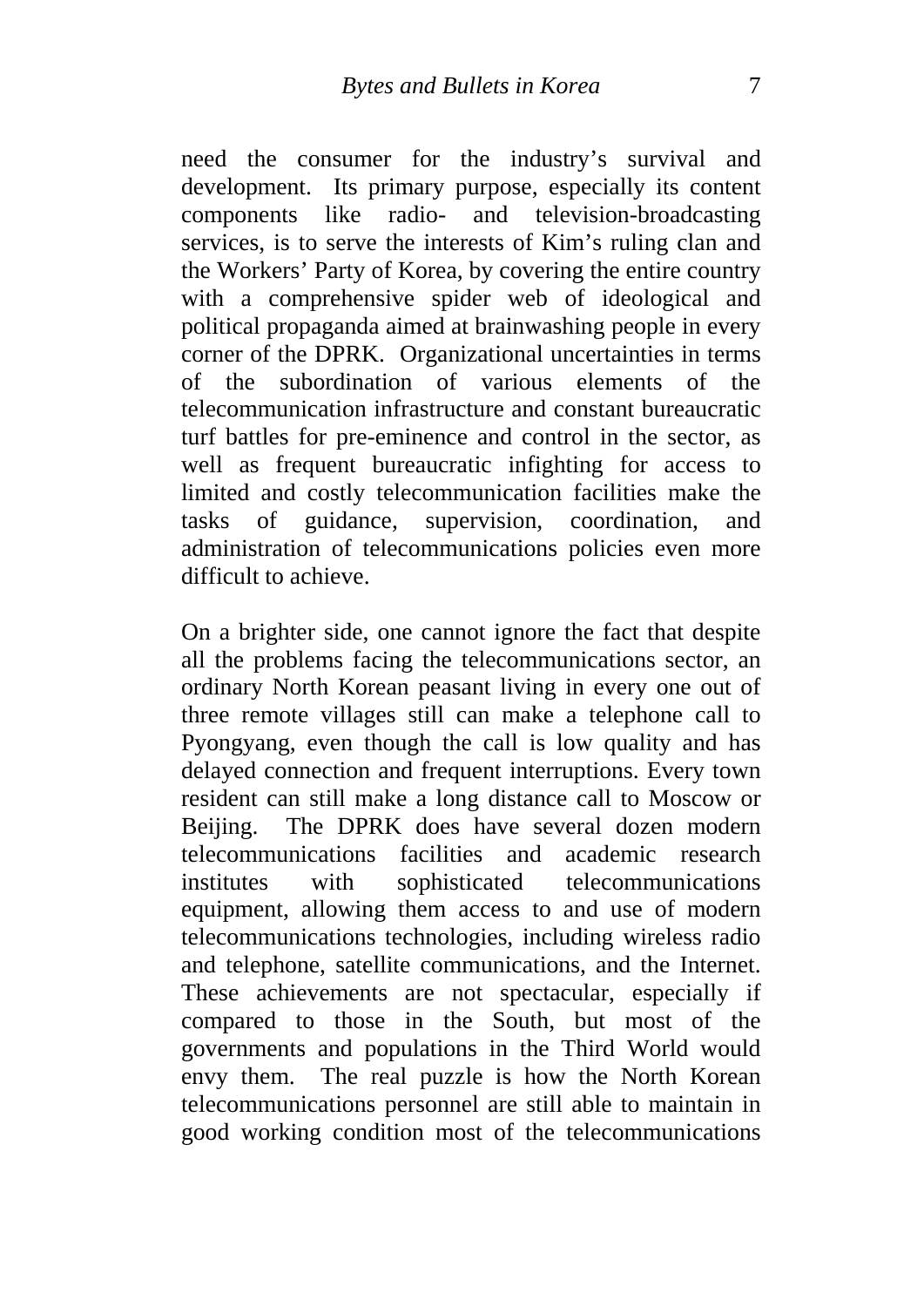facilities and equipment, despite enormous material, technical, and financial difficulties facing them today.

### **ROK's Digital Defense Revolution**

The IT revolution brought dramatic changes in modern warfare, making it increasingly network-centric and elevating information superiority to the status of the sine quo non of desired military capabilities. Real-time communications can tie global capabilities simultaneously to multiple sets of specific forces at a local place and time. Common battlespace awareness, resulting from common operating picture, and assured, streamlined, and highlynetworked retrieval and dissemination of real-time information allow for a greatly accelerated operational tempo, as well as more accurate identification of friend and foe on the battlefield. Real-time, sensor-to-shooter coupling, enabled by wideband links and intelligent databases, reduce the number of critical nodes manned by humans. The concentration of fires enabled by precisionguided munitions make the battlespace more lethal and more dispersed, while freeing the source of combat power from the physical location of battlespace assets or entities. Instead of the massing of forces, the IT allows for the massing of effects. As a result, military forces and their support units can be much more effective despite their reduced battlefield footprint. The risks of warfare associated with easy-to-attack friendly targets decrease dramatically.

The IT revolution is the driving force behind the ongoing defense digitization and unfolding revolution in military affairs in the ROK armed forces, causing transformational changes in weapons systems, especially the C4ISR organizational structures, and military doctrine.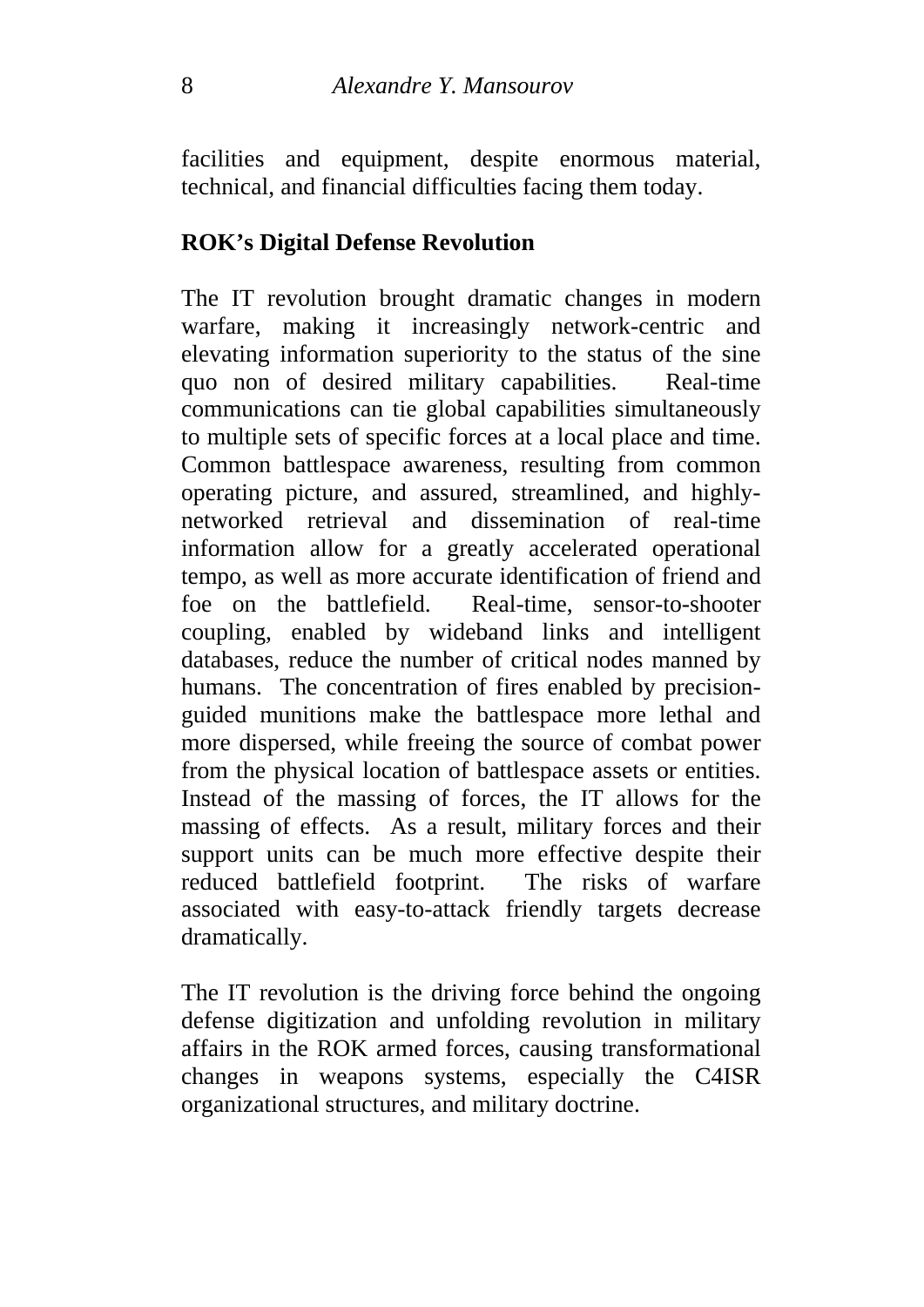First, C4ISR systems are indispensable for the development of the knowledge-based defense system, especially for the creation of the common operational picture for integrated air, sea, and ground operations, which is the key to success in modern network-centric warfare. The ROK armed forces are least invested in the development of the observe phase of C4ISR assets (with exception of the recently fielded SIGINT system called "PaekDoo" and IMINT system called "KeumGang"), especially in the area of strategic ISR assets, which are totally dependent on the USFK and CFC. As for the orient, decide, and act phases of C4ISR, the ROK armed forces introduced digitized command, control, and communications systems in a topdown manner. They started with the implementation of TACCIMS at the CFC in July 1991, and Korean Joint Forces Command and the Services' Headquarters in December 1991, and later upgraded to the GCCS-K. Then, in 1999, they fielded the CPAS for use by echelons above corps. The ROK Air Force fielded the MCRC (Master Control Reporting Center) system for command and control over air operation in a grand approach in 1986, with the second batch to be fielded in 2002. The ROK Navy fielded the KNTDS for command and control of naval operations in an incremental approach in 1996, with the second batch to be implemented in 2003. The ROK Army is developing its tactical C4I systems to be fielded from 2004-2006 in an evolutionary approach. Recently, through the implementation of CALS (Computer-Aided Logistic System), the ROK armed forces have successfully digitized munitions and logistics and are now proceeding rapidly with digitization of the maintenance service system, administrative support system, and personnel education.

At the tactical level, the ROK military began to construct a digitized defense infrastructure by improving mobile telecommunication system for tactical units in the field.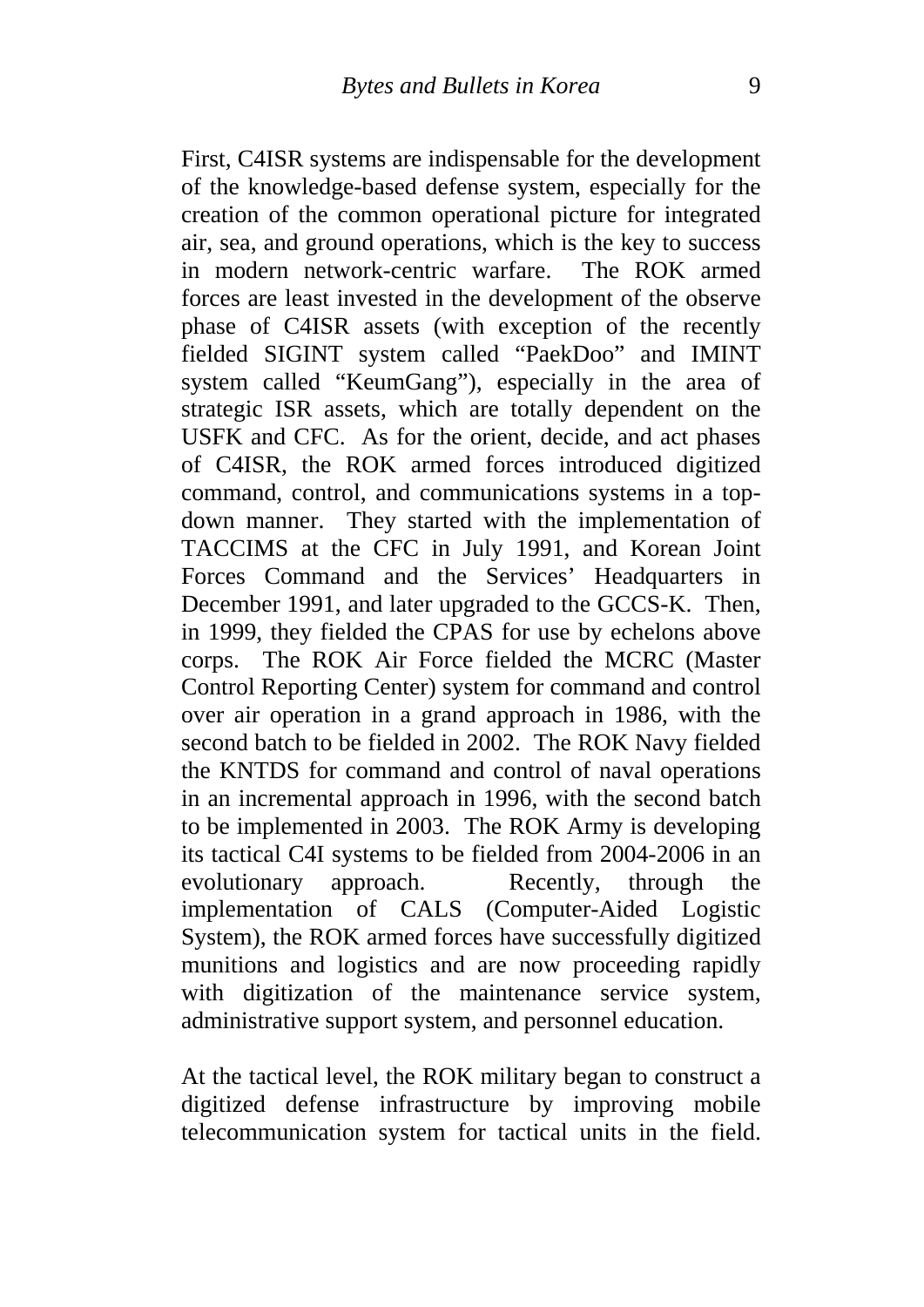The core of this project is to improve the existing tree-type communication system into a grid-type system and to upgrade mobile voice communication system to simultaneous mobile voice communication and laptop data transfer system. With the completion of this digitized defense infrastructure, the ROK armed forces will have all tactical units linked in a unified digital network.

The ROK military IT experts admit that the ROK armed forces lack indigenous experience in developing their own C4ISR systems in all four phases. In general, the ROK MND approach is that it is more desirable to cultivate powerful software rather than to construct deluxe physical hardware systems because of budgetary limitations, technological constraints, and rapid IT advances in the commercial sector. They usually benchmark the advanced foreign C4ISR systems and attempt to design domestically their own systems by learning the lessons from foreign R&D and application experiences. Alternatively, they procure systems developed commercially by foreign developers or by FMS cases from the U.S. government. This notwithstanding, they consider purchasing a whole foreign common operating environment system to be the least desirable option. At the same time, they believe that the U.S. restrictions on the release of technical information constitute a major impediment to further development of C4ISR systems in the ROK armed forces. They urge more military technical personnel exchanges and combined military-technical research programs involving military, academic, defense research institutes, and defense-industry representatives.

The ROK armed forces recognize the importance of the interoperability problem along the "compatibilityintegration continuum." The joint interoperability problem, which exists between the ROK Army, Air Force, and Navy,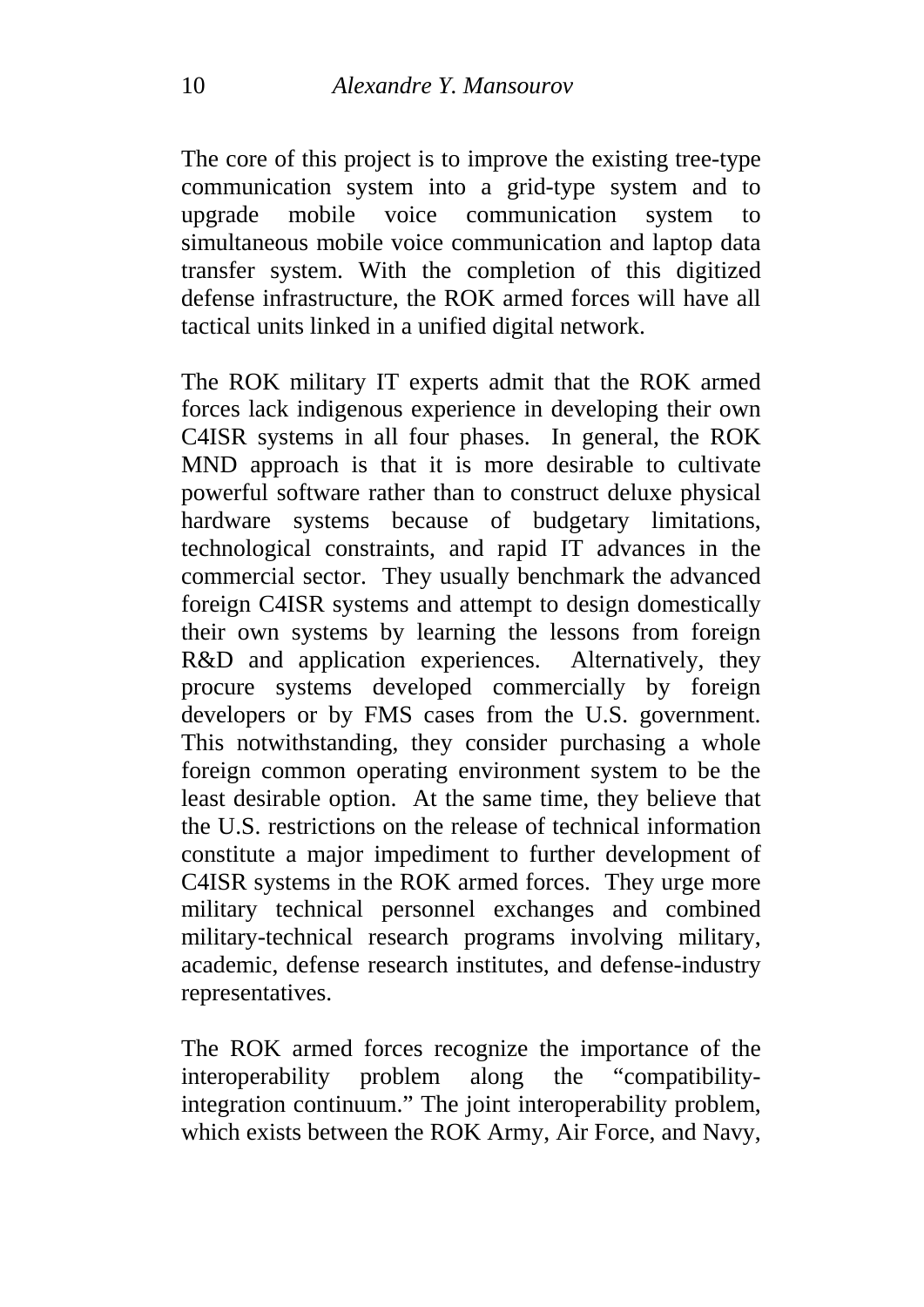is believed to be purely technical in essence. If joint interoperable service capabilities are to be emphasized in future warfare, the current hybrid type C4ISR architectures can be harmonized through the use of the same hardware and shared software. However, at present, the joint interoperability problem is exacerbated by the absence of a principal organization to drive the interoperability issues within the ROK armed forces, by the lack of standards, plans, and procedures for the development of Korean common operating environment, as well as by competitive demands, scarce budgetary resources, and time pressures faced by various services.

In contrast, the combined interoperability problem between the ROK armed forces and USFK is not only technical, but also military-political in nature. From a technical standpoint, it does not matter whether a particular C4ISR system is a U.S. or ROK product as long as they are compatible and can exchange information through shared software. This notwithstanding, system interoperability may present a major design issue if the designer knows only what information he needs to receive from or transmit to operate, while each system keeps its own procedures secret from associated systems. In this case, the designer is tasked to provide means for free information transfer between the combined systems, while ensuring that the transfer is limited only to the information agreed upon by both systems. Hence, designs for interoperability must be based on mutual agreements, not on standards.

The problem arises out of the fact that Washington and Seoul may want to have independent C4ISR systems appropriate for the U.S. and ROK armed forces, respectively, which are separate and not fully integrated - not just to assure the overall security and reliability of computer networks (which can be done by other technical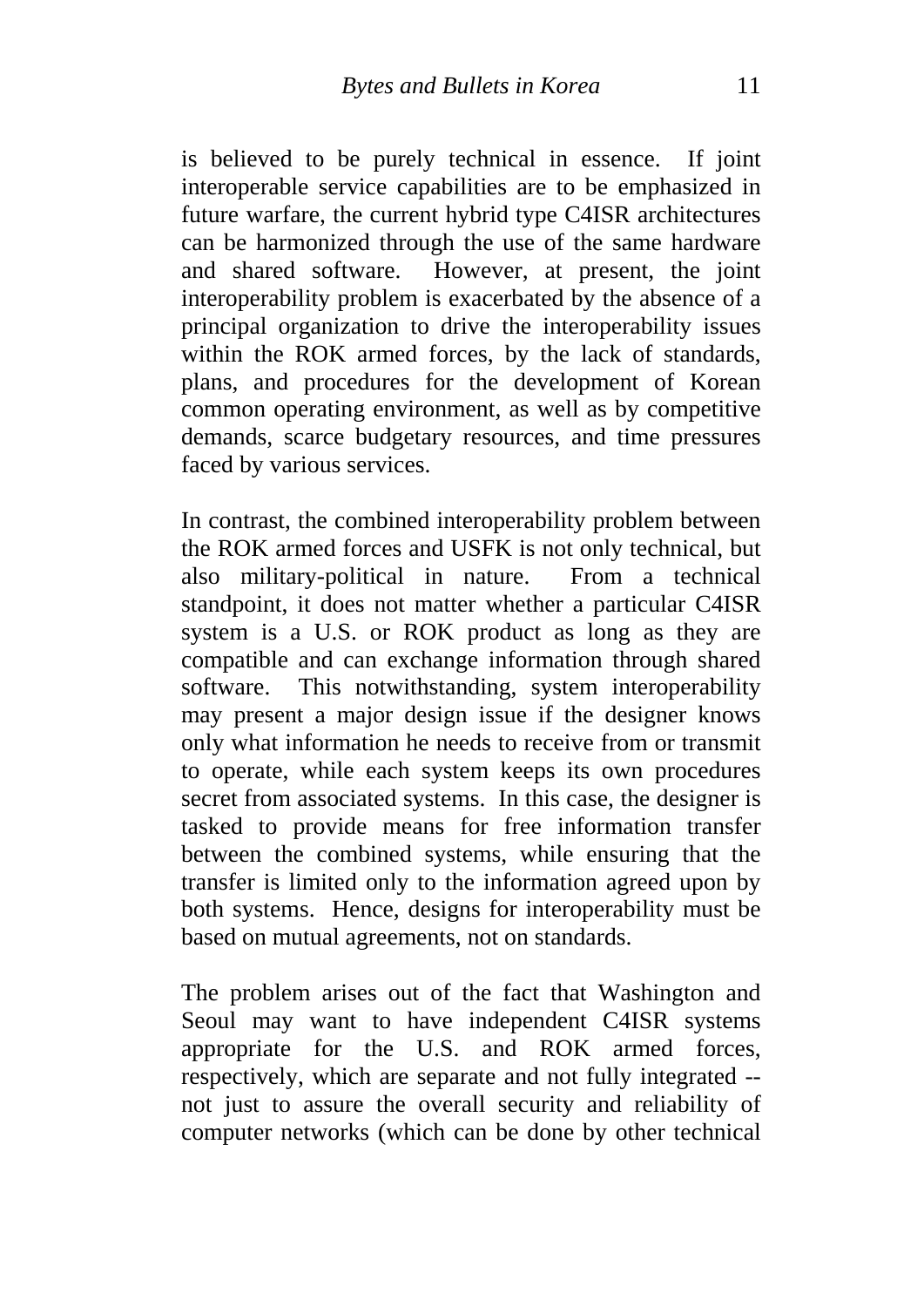means) but, foremost, because of their potential policy disagreements about threat perceptions, future force missions, and fundamental national security concerns. For example, as long as the CFC combined operations are driven by the assessment of the North Korean threat, the need to develop a CCOE on the basis of shared information technologies, applications, systems, and architectures is clear. But, what if, following Korean unification, a new geopolitical situation were to drive a unified Korea away from its lop-sided dependence on the military-strategic alliance with the United States? Will combined interoperability in C4ISR systems between the ROK armed forces and USFK, assuming their continuing presence on the Korean peninsula even after reunification, become an asset or liability in the long run? Or, more generally, if future missions for the U.S.-ROK combined operations cannot be determined yet, how and in which directions can one promote combined interoperability? Thus, the questions "how much interoperability is needed now, and how much interoperability is enough in general?" cannot be answered on purely technical grounds and must be periodically reassessed taking into account evolving geopolitical situation around and outside the Korean peninsula. In other words, the course of IT revolution in Korea will be influenced by the ROK designation of its friends and enemies after reunification.

Some early indications about Korean hesitations on the issue of combined interoperability can be seen in the fact that the ROK armed forces demoted the JFC Defense Digitization Planning Bureau to department status in September 2002, as well as the fact that the ROK MND promotes the idea of minimizing Korean dependence on foreign (read U.S.) systems and has an explicit policy on Information Technology Systems acquisition favoring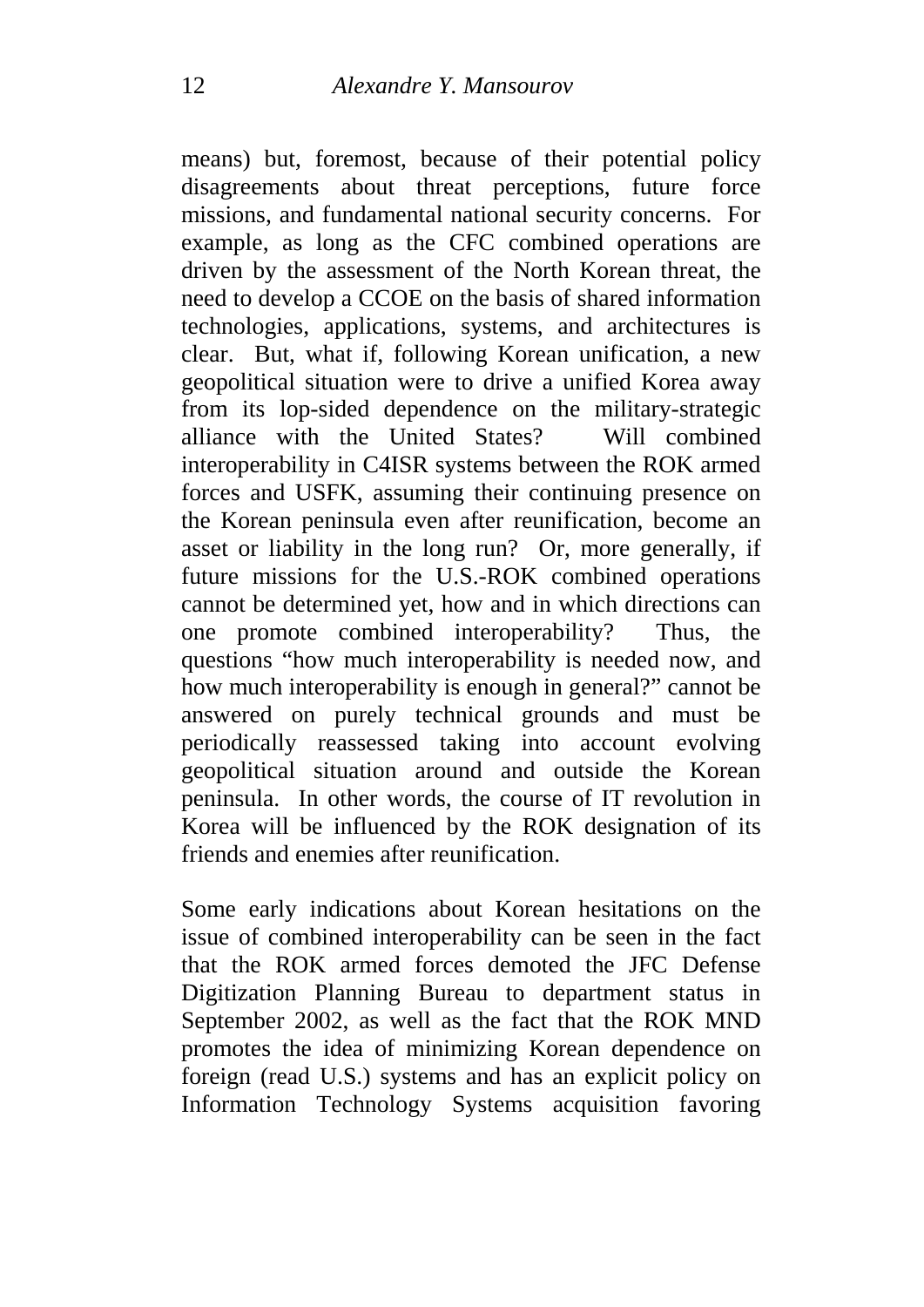domestic developers and manufacturers using domestic standards and patents.

One should not expect from defense digitization an answer to every problem. For example, defense digitization is not a panacea for the "political-military coordination problem." In theory, as a result of the real-time communications, fully-integrated digital networks, and a click of a mouse, the President can share the common battlespace awareness with a platoon leader who, in turn, can easily learn of the President's political intent. But, in practice, defense digitization can hardly eliminate room for bureaucratic distortions and outside political manipulations.

Finally, the IT revolution transforming the ROK economy and society greatly influences various RMA initiatives emanating from the ROK Ministry of National Defense, including the work of the National Defense Reform Committee formed in April 1998 and the thinking of the NDRC RMA Group formed in April 1999, as well as the publication of the ROK Air Force Vision 2025, the ROK Army Vision 2010 (II), and the ROK Navy Vision 2020. However, the conference consensus was that the ROK RMA looks "very active in terms of conceptual development, but, in practice, it is just approaching the starting line, concentrating on initial studies of the RMA experiences of the advanced countries."

#### **KPA's IT Innovations of the Juch'e Style**

One can make four basic assumptions about recent IT developments in North Korea. First, the Korean People's Army gets the best of the available resources; therefore, if the military wants the technology and equipment to handle information, it gets more and better than the civilian sector. Second, the KPA closely studied the conduct of recent U.S.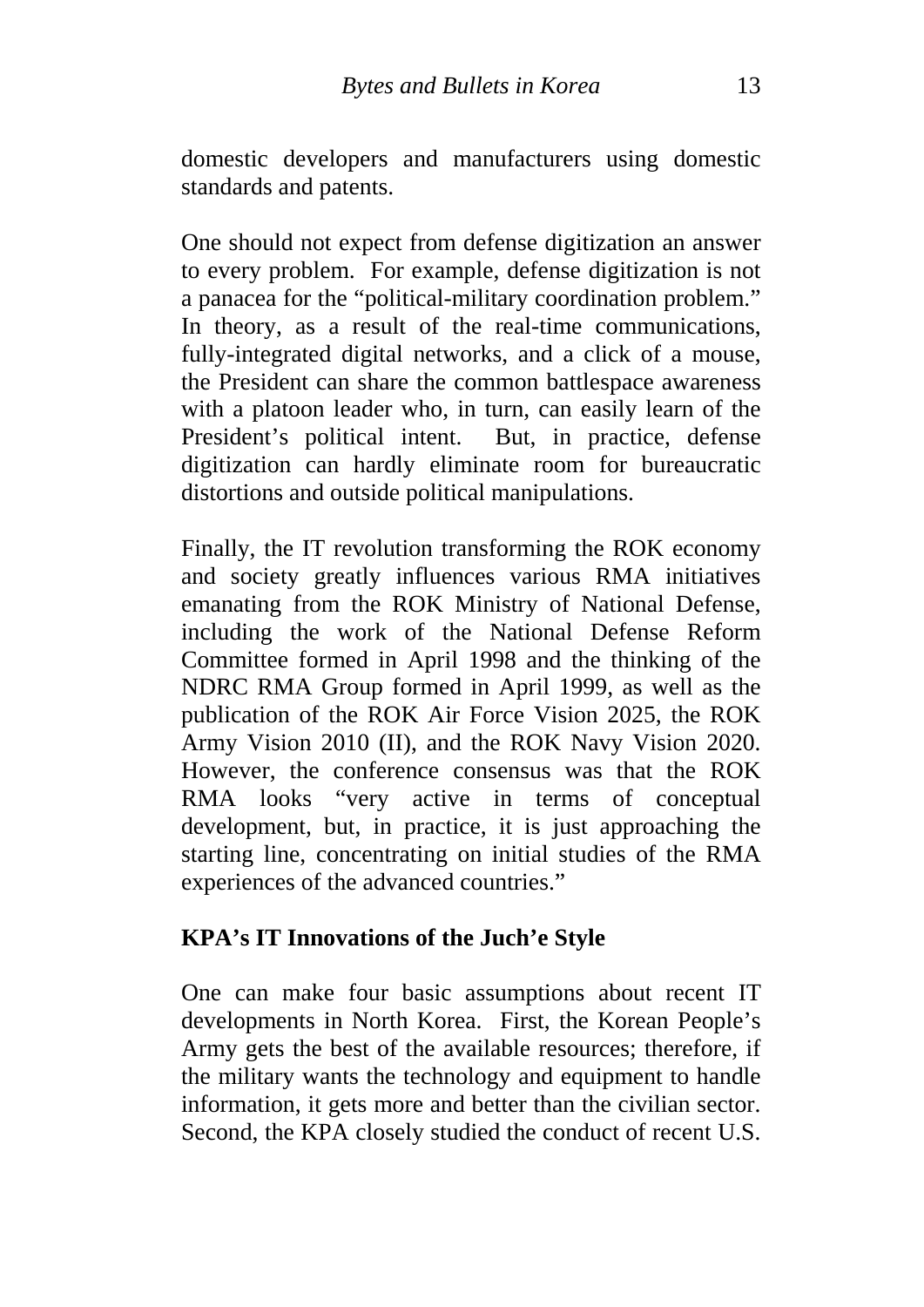military operations from the Persian Gulf to Kosovo to Afghanistan, in which IT played an increasingly important role; therefore, the general IT interests of the North Korean military may be focused on the core areas of defense digitization within the U.S. and ROK armed forces, including C4ISR, logistics and support, network security, and personnel education. Third, the KPA, like the civilian sector, is also faced with severe resource and foreign exchange shortages, as well as with multi-layered international embargoes on trade and technology transfers. Fourth, the KPA seems to be particularly interested in using the information technology for two purposes: on the one hand, to accentuate its asymmetric advantages in warfighting, especially in such areas as non-conventional weapons, special forces, and forward-based artillery, in order to strengthen their deterrent potential and, on the other hand, to promote its political goals, including the possibility of stepping in and taking over the country leadership if Kim Jong Il is no longer in power.

Despite a long SIGINT history, the presence of significant SIGINT, EW, and EIW capabilities, and a high-level awareness on the part of the DPRK's supreme political and military leadership of the importance of strong and active C4ISR assets, the KPA seems to be only "modestly digitized." It is still predominantly an "analog and tube force" equipped with "appropriate" technology, often going back to the days of the Korean War, not "cutting edge" technology. The level of IT expertise within the KPA and the North Korean defense industry is low, and we tend to overestimate it significantly. Grossly underdeveloped electronics and computer industrial infrastructure, morally and physically obsolete and dysfunctional national telecommunications infrastructure, perennial national macro-economic crisis, virtual collapse of the nationwide power grid, a closed and highly politicized society, and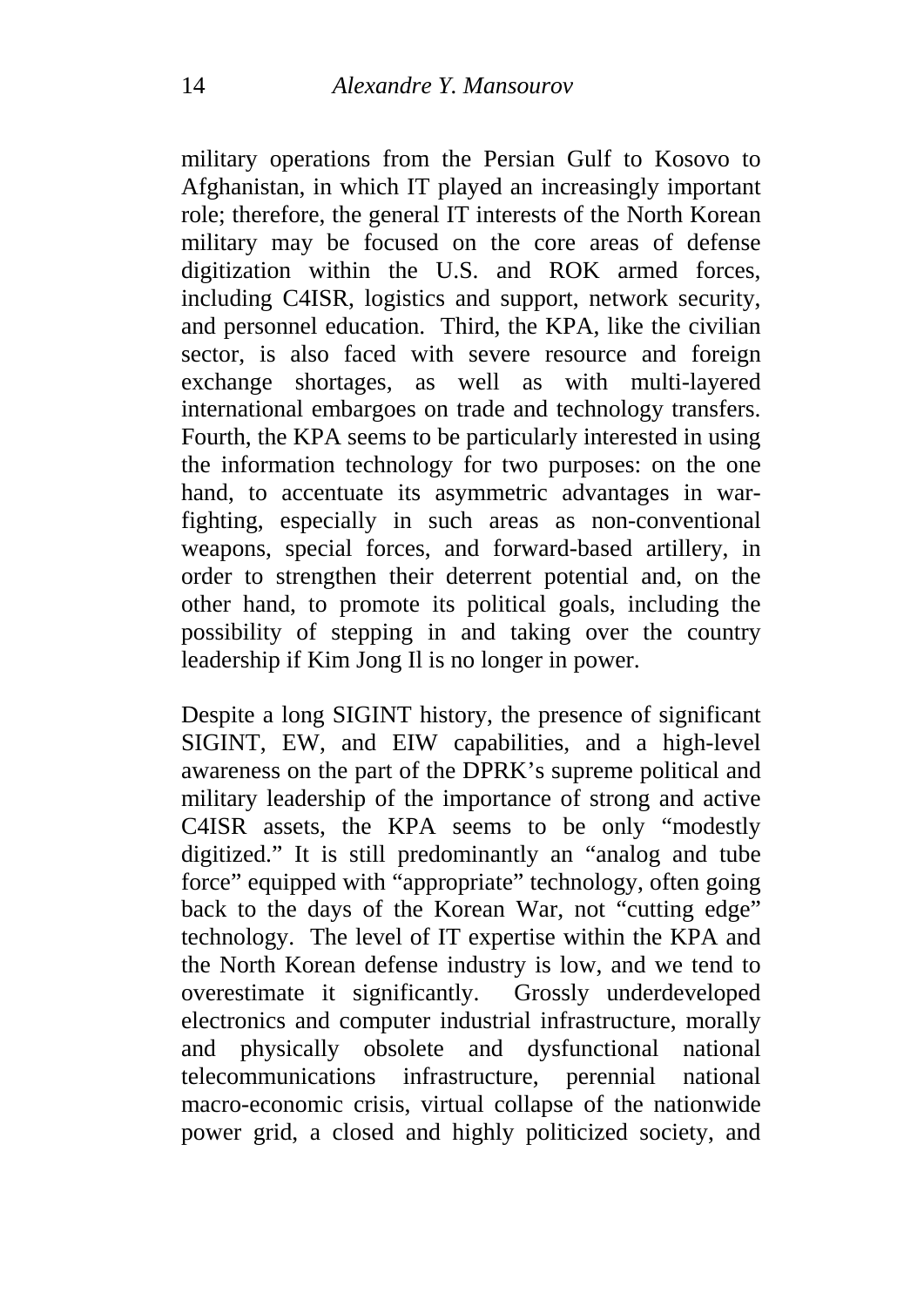interagency rivalries, present considerable obstacles in continued development of IT-based C4ISR and EIW capabilities. Also, the lack of system integration is key to the KPA's overall failure. Although one should expect that the North Korean arms manufacturers will attempt to apply IT to weapons development and manufacture, especially sensor technology and precision guidance technology. Because of its relatively modest levels of computerization and telecommunications, any IT-driven enhancements that the KPA undertakes in C4ISR systems, network security, logistics, and munitions have the potential to leapfrog several generations and present a significant force multiplier on the modern battlefield.

Far from creating horizontal information-centered networks among combat entities (people, equipment, organizations), the KPA is expected to use information technology to improve its existing top-down command and control hierarchies and to tighten the security of and access to realtime information dissemination. Instead of establishing common battlespace awareness among various KPA services and military units at the operational and tactical levels, IT is likely to be used to advance one-man real-time battlespace knowledge and assessment resulting in singlehanded action though "millions of precision-guided human bullets." Kim Jong Il would be able to receive real-time reports (possibly through a hybrid paging-computer system) from each and every tactical unit and issue direct orders on his personal authority to every soldier and sailor. Of course, in practice, this architectural design may result in uncontrolled chaos and defeat on a battlefield.

It is worth noting that as the DPRK moves into the computer age, modernizes its telecommunication capabilities, and enhances its C4ISR capabilities with IT elements, it will inevitably increase its dependence on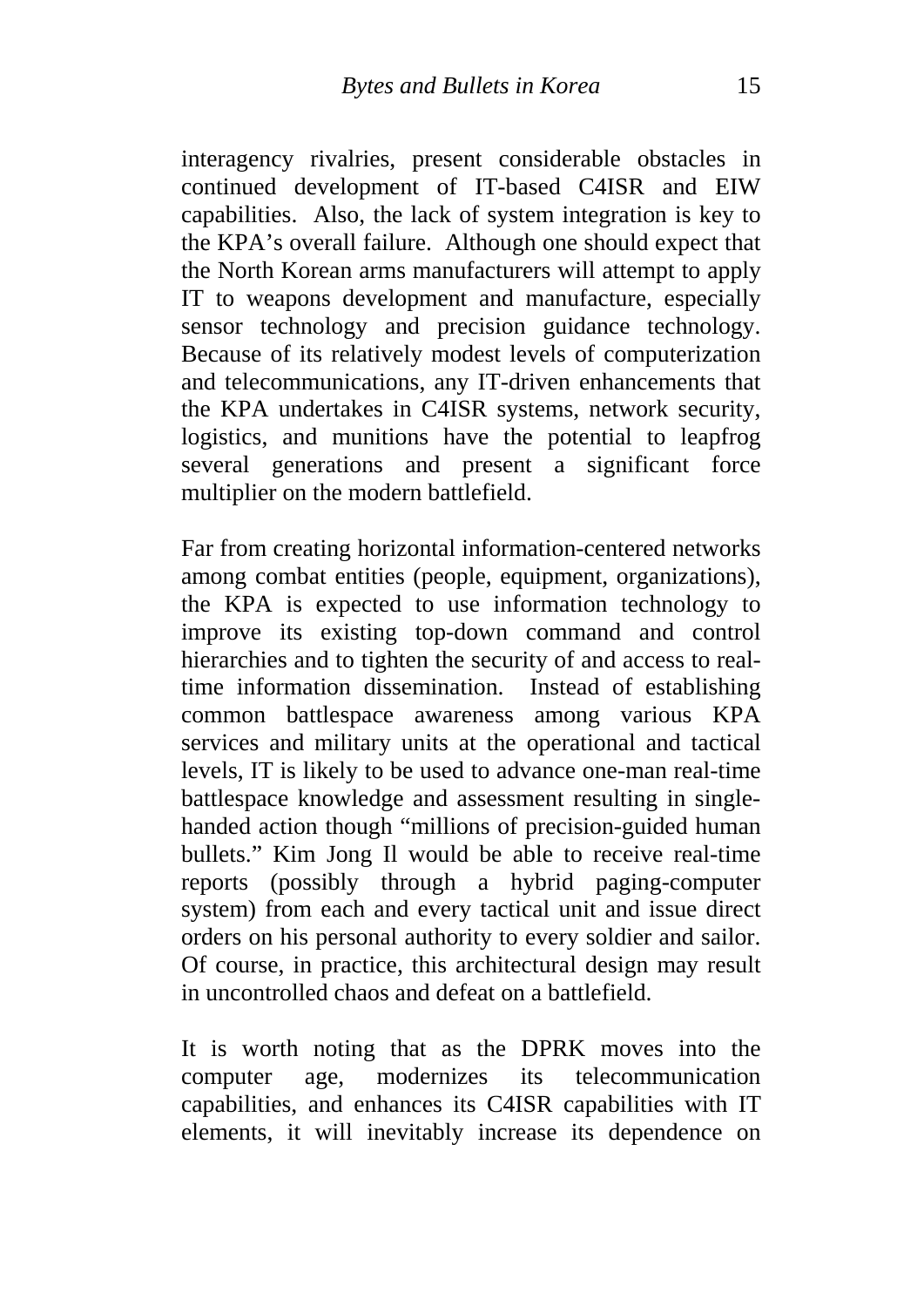foreign information technologies and thus its own vulnerabilities. From the military standpoint, the spread of IT within the KPA could open another avenue by which North Korea could be attacked. Whereas it is difficult for an enemy force to attack and destroy an underground munitions factory, it may be possible to electronically attack a digitized underground facility through communication channels and disrupt its operations, even despite hardened network security. From the socialpolitical standpoint, the IT revolution is likely to "wreak havoc with the policy of total secrecy" and to expose the North Korean society and the military to political "contamination" from the outside world, despite all government attempts to insulate domestic intranets from the World Wide Web and to monitor Web use by authorized users, especially among the military.

## **Bridging the Digital Divide and the U.S. Policy**

The IT revolution brought about a multi-layered digital divide on the Korean peninsula. It is obvious that the ICT (information and communication technologies) gap between the North and the South is widening dramatically. Whereas the ROK is a global leader in the IT revolution and is one of the most "wired, digitized, and networked" countries in the world, the DPRK is scarcely "wired or computerized" and is one of the most isolated and atomized nations of earth.

In the North, the digital divide in terms of access to computers, functioning telecommunication lines, and the Internet and various intranets is deep and formidable. In particular, there are dramatic differences in access and usage between the party super-elite "voyeurs" on global affairs and the rest of the population, between the military cadres and civilian workforce, between the residents of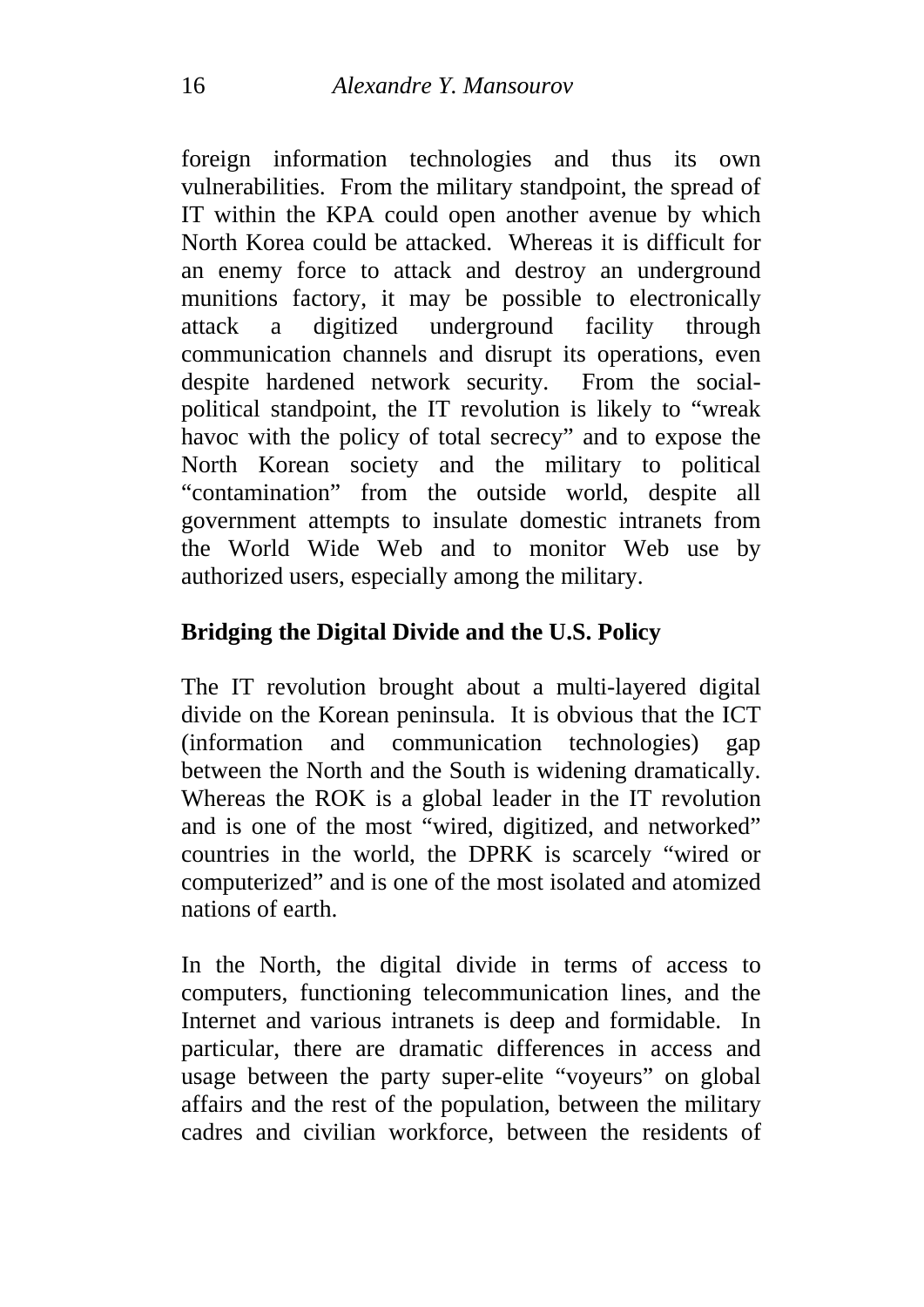Pyongyang and the periphery, between urban and rural residents, and between younger and older generations. The DPRK government severely limits and strictly controls access to and use of ICT, which remains largely a function of political clout and financial muscle. Therefore, it is a good indicator of where a particular institution or individual stands in the North Korean power hierarchy and whether or not they have the capacity to purchase telecommunications equipment and services in cash.

In the South, too, there are significant strata of the population, especially the poor, the elderly, and women, who appear to be left behind by the IT revolution. However, in its drive toward "Cyber-Korea 21," the ROK government is intent to bring the digital "have-nots" into the information age by building ICT community access centers, subsidizing mobile telecommunication services, and promoting free public access to LANs and the Web.

The digital divide between the ROK and DPRK in terms of ICT connectivity, capabilities, and content is growing exponentially, whereas inter-Korean digital interfaces are very few and extremely circumspect due to technological, economic, political, and military factors, as well as national security concerns. In particular, both governments fear that ICT can be used for propaganda and subversion by the enemy, that ICT may facilitate unauthorized contacts between the two peoples, including spying, that ICT may enable unauthorized technology transfers, that ICT may open a highly potent venue for damage to domestic infrastructure, and so on. President Kim Dae-jung's "sunshine policy" and his globalization drive alleviated some of these fears in the South, but such internal security concerns are of paramount importance for the insecure and paranoid North. Therefore, e-unification of Koreas remains a long way off.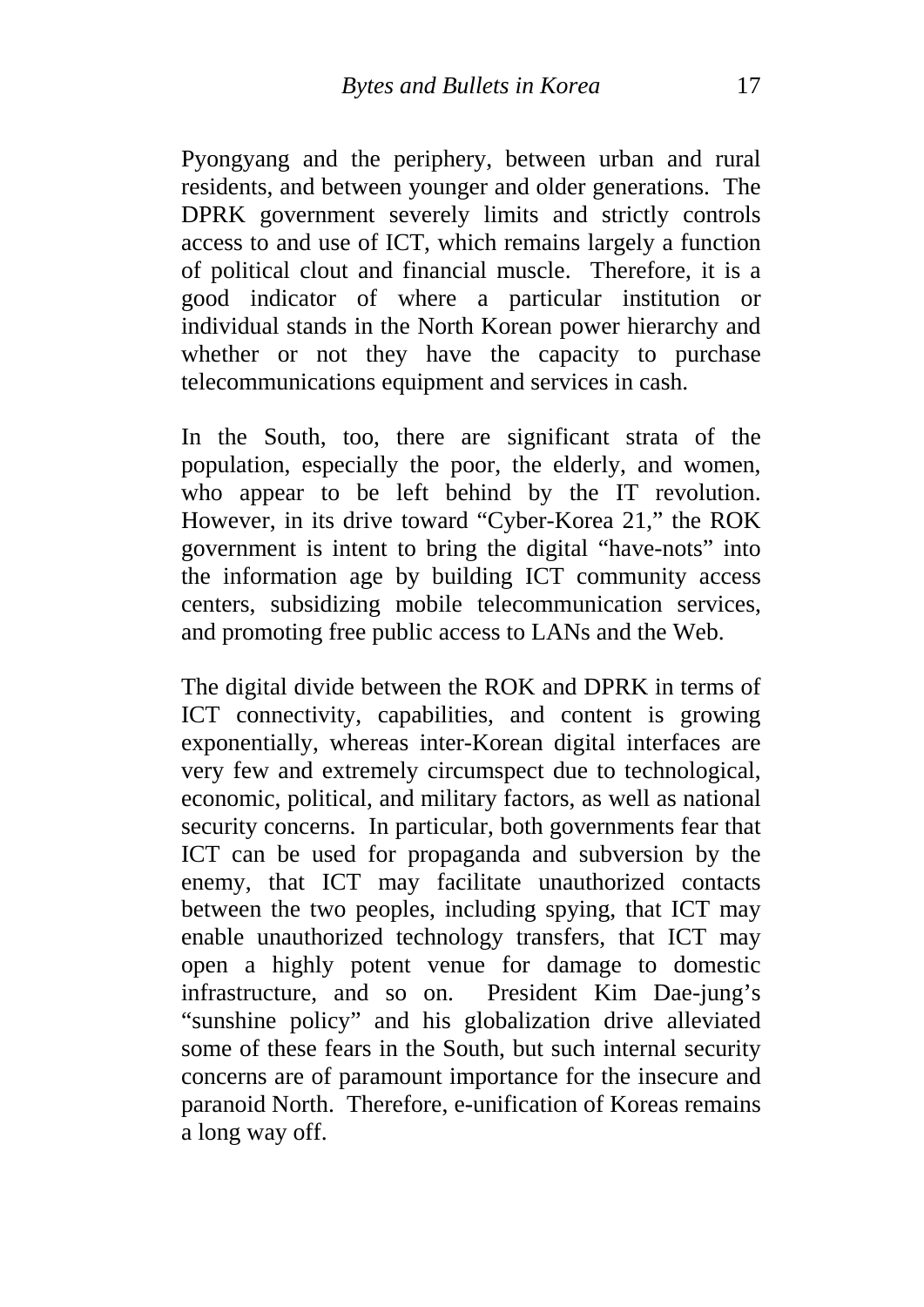However, inter-Korean e-cooperation is already here and intensifying. The ICT-related trade and investment have already replaced textiles and food aid as the most significant components in the inter-Korean economic exchanges. The most promising areas of e-cooperation on the business side include such profit-oriented joint ventures as the co-development of new software from games to animated cartoons, the South's outsourcing of assembly of components for ITC products to the North, and promoting inter-Korean e-commerce. On the humanitarian side, it is worth mentioning such not-for-profit joint e-collaboration activities as mediating "virtual" reunions by the Internet video links and e-mail among divided families, and online educational consulting and training in specialized areas like market economics, law, public administration, etc.

Intensifying inter-Korean e-cooperation raises important policy questions for the United States. The U.S. Trading with the Enemy Act and Wassenaar restrictions continue to prohibit the transfer of most of the ICT to the DPRK, including the Pentium-level computer technology and the CDMA technology for mobile telecommunications. The rationale for these sanctions is straight-forward: if the West provides the North with significant computing power and other hi-tech innovations, one day Pyongyang may use them in its weapons R&D and turn them against its own benefactors. A scorpion will always remain a scorpion, i.e., a lethal predator, no matter how difficult a situation he finds himself in.

Surprisingly, many experts believe that the Western embargo on the transfer of some information technologies to North Korea is misguided. They advocate a wider introduction of IT throughout the North Korean society and military. Since some dual-use information and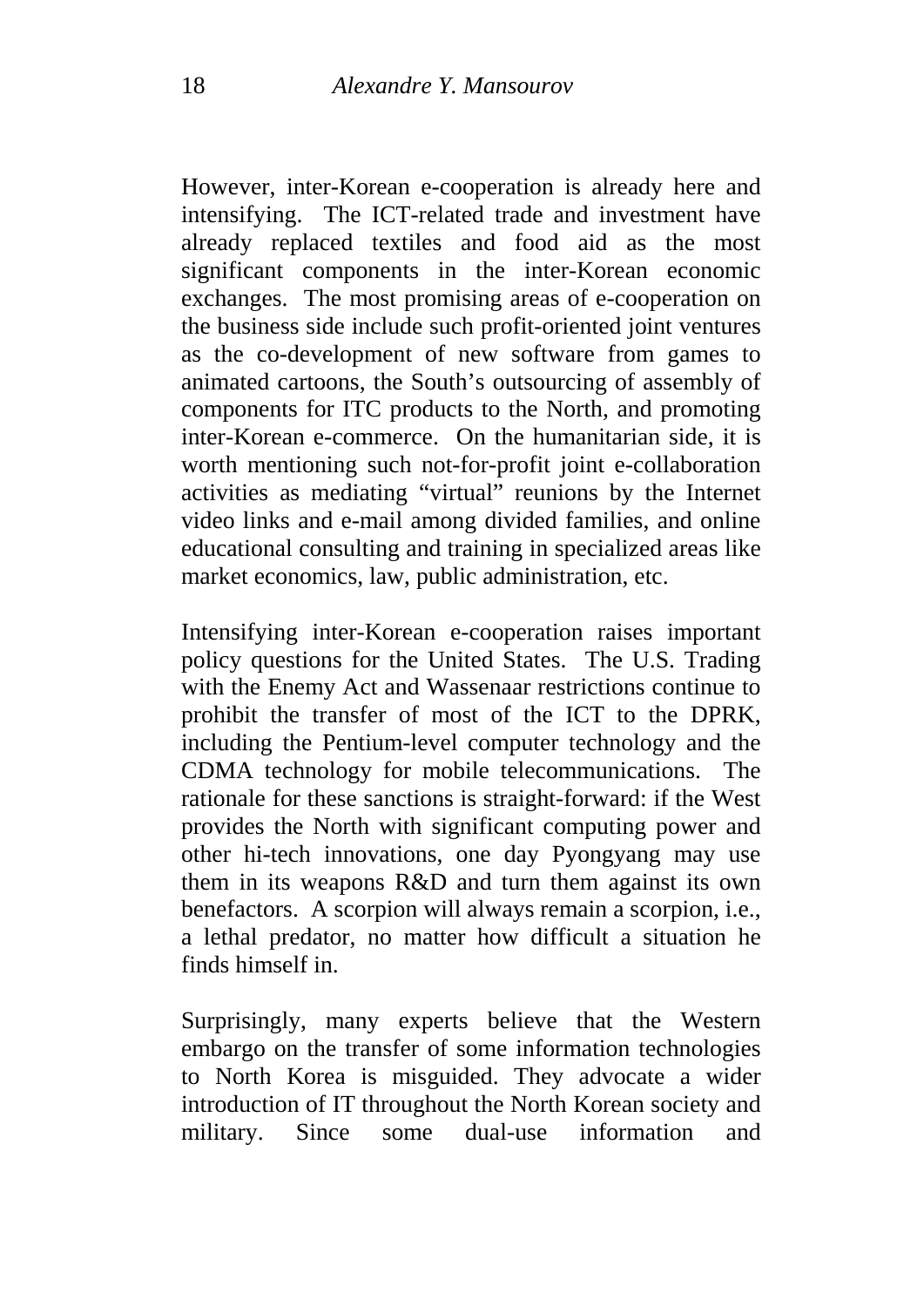communication technologies can be easily obtained on the global markets, why does the United States continue to sanction them? Any marginal IT advances are not likely to be sufficient to combat successfully the C4ISR and other digitalized capabilities of the USFK and CFC, but they will be quite sufficient "to politically awaken the North Korean public to the falsehoods and tyranny of their government." In addition, the allies can actually erode and manipulate the KPA's "digitally-resistant military capabilities" through the spread of IT-based assets and structures. Furthermore, by giving IT tools to the North Korean civil society, the West can dilute the KPA's political power, narrow the digital gap between the "military haves" and the "civilian have-nots," and bring about a better balance between civilian and military sectors in the DPRK.

The problem with the IT sanctions is further exacerbated by at least three factors. First, the IT embargo is leaking like an old and rusty bucket: the North is already procuring very advanced computer technology through purchases and gifts from Japan, China, and Russia and is downloading rather sophisticated software from the Internet for free. Clearly, the ROK private sector appears to miss some lucrative business opportunities in the DPRK because of the IT trade restrictions. Second, every day the South Korean businesses and citizens replace thousands of old computers and other electronic gadgets that must go to the garbage dumps – or could be given to the North, which could alleviate the inter-Korean digital divide, if it were not for the U.S.-led sanctions. Third, now that the North is planning to set up a nationwide mobile phone network and is considering which mobile standard to adopt, it is in the national interest of the ROK to see to it that Pyongyang chooses the CDMA technology rather than the GSM standard, whereby narrowing the digital divide and laying the foundation for a common future standard in mobile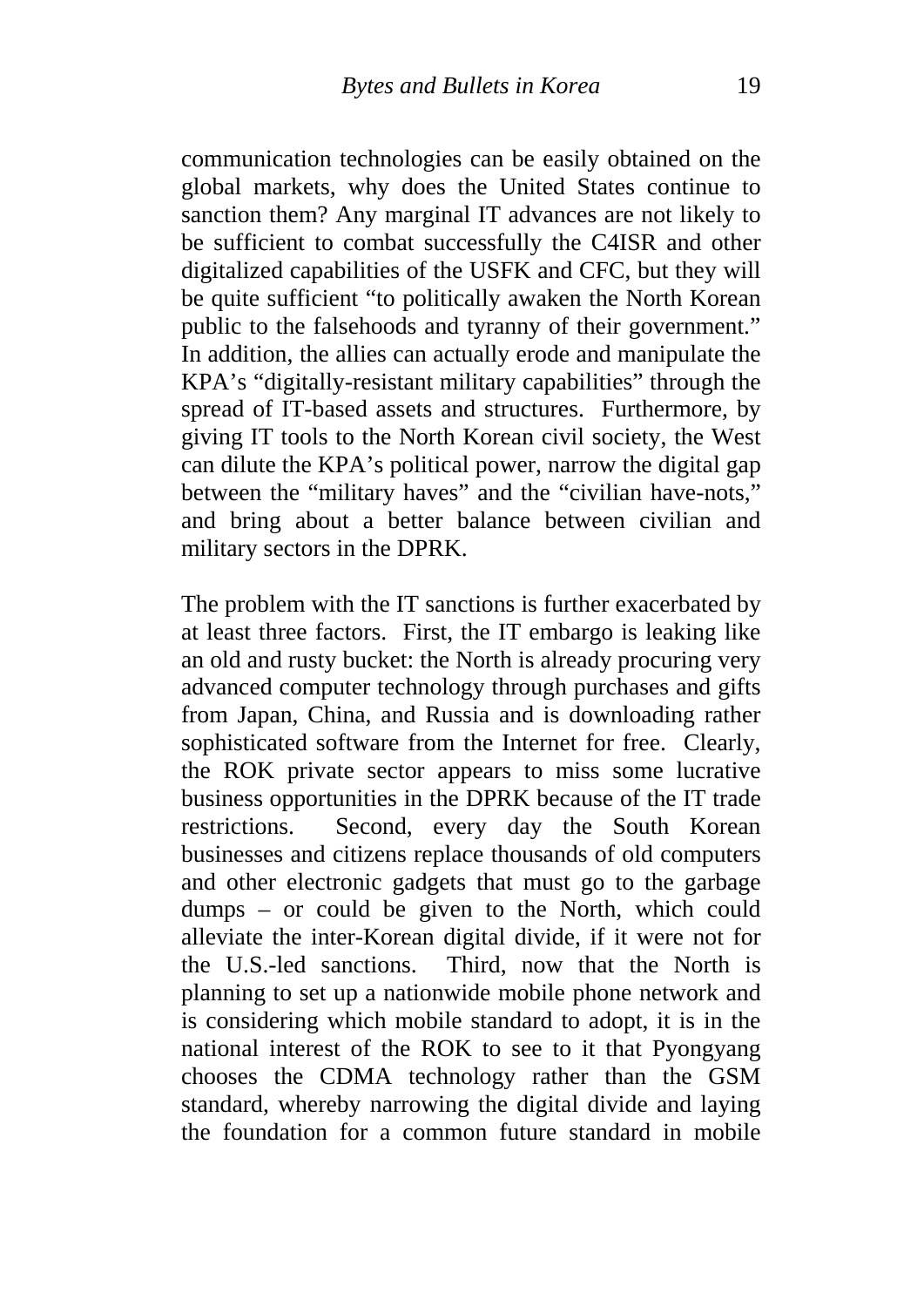telephony in a unified Korea. However, the South cannot share the CDMA technology with the North without the approval of the U.S. Department of the Treasury, which will not be forthcoming any time soon.

The IT revolution obviously puts the current U.S. policy towards the Korean peninsula in a spotlight. If Washington persists in its strict enforcement of ITC sanctions against Pyongyang, the Korean public may perceive this decadesold policy as part of a broader U.S. strategy to maintain the North-South division in all areas, including the digital division between the two Koreas. The United States is well-advised to be more selective, less restrictive, and more far-sighted in determining which particular areas of inter-Korean IT cooperation should be blocked or permitted. Integration of basic ITC standards, albeit potentially risky from a military standpoint, should be politically tolerable under the "sunshine" policy and can ultimately benefit both Koreas and the cause of Korean reconciliation and reunification.

#### **Contributions to the Present Volume**

The present volume is a product of an international conference on information technology and national security on the Korean peninsula, which took place at the Asia-Pacific Center for Security Studies in Honolulu, Hawaii, October 8-10, 2002. The book's nineteen chapters are divided into three parts: Part One – Current Status of the Telecommunications Sector and Information Technology Industry in the DPRK and ROK, Part Two -- IT Revolution and Its Impact on Defense Modernization in the Korean People's Army and Defense Digitization in the ROK armed forces, and Part Three -- Implications of Korean Information Technology Revolution on Conflict and Cooperation in Northeast Asia. The aim of the book is to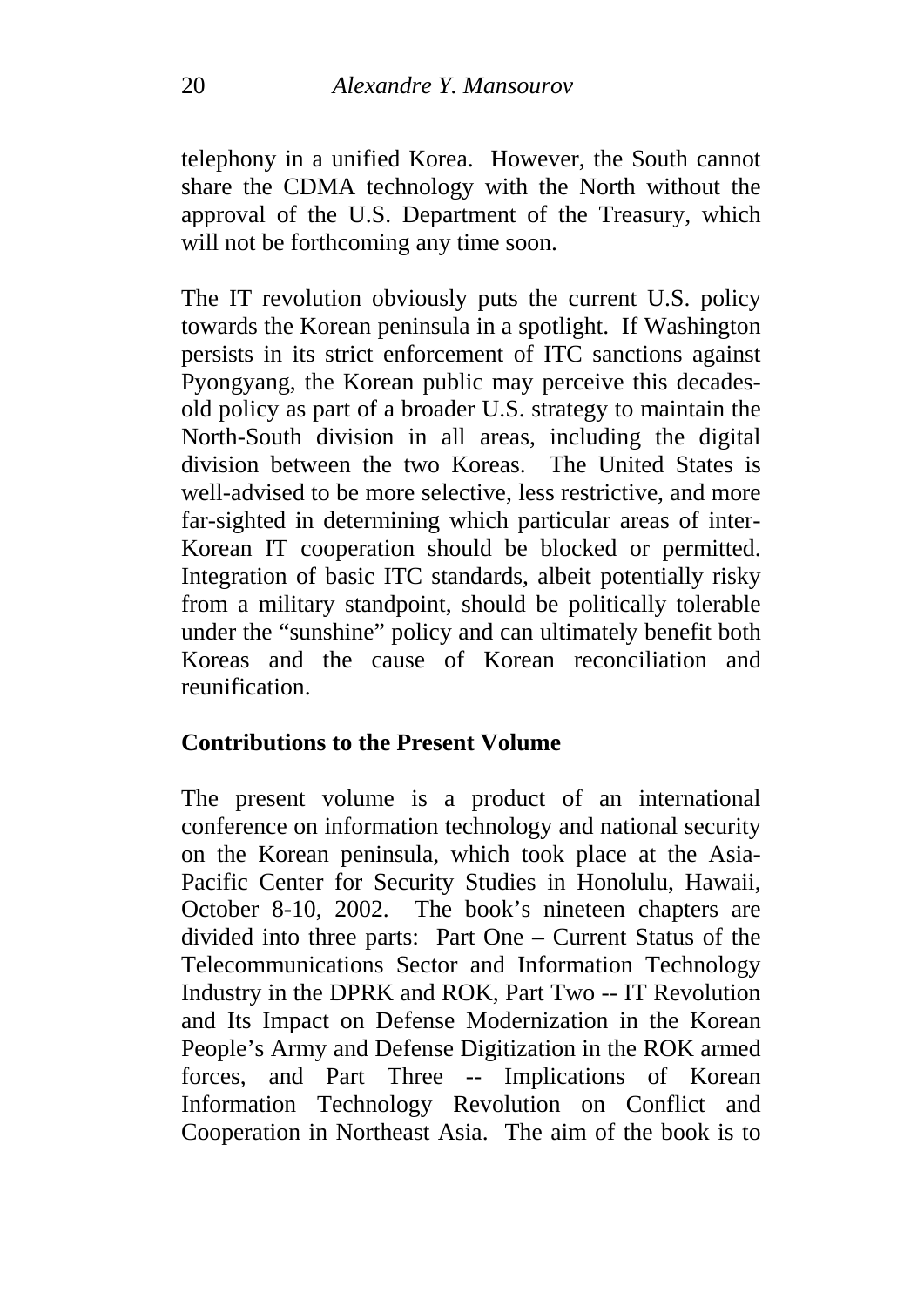provide a comprehensive analysis of a cutting edge topic in the academic and policy-oriented research on Korean affairs, namely the role of the information technology revolution in economic development and military competition on the Korean peninsula. This book is a product of collaborative efforts by civilian (government, corporate, NGOs, academic) and military (Army, Air Force, Navy, Marines, C4ISR) experts -- practitioners with a vision -- from the ROK, United States, and their Northeast Asian allies and partners.

In part one, chapters two through six examine the origins, driving forces, scope, main directions, and security implications of the development of the telecommunications sector and information technology revolution on the Korean peninsula. In part two, chapters seven through twelve analyze the current status and future prospects for defense digitization of the ROK armed forces, examine the IT-related challenges facing the development of

integrated, combined, and joint warfare capabilities in the Korean theatre, and discuss the impact of the IT revolution on the ROK national security strategy, military doctrine, and operational concepts. Chapters thirteen through fifteen attempt to answer hard questions about the role and impact of IT on defense modernization in the Korean People's Army, and go a long way in identifying basic trends and key issues in the North Korean military thinking on the use of IT, information systems, and information operations.

In part three, chapters sixteen and seventeen discuss the lessons and prospects for IT-sector cooperation between Koreas and their Northeast Asian neighbors, in particular Japan and Russia. Chapter eighteen addresses the concerns about the growing "digital divide" between North and South Koreas and proposes ways to bridge it. Lastly, chapter nineteen discusses the prospects for and difficulties